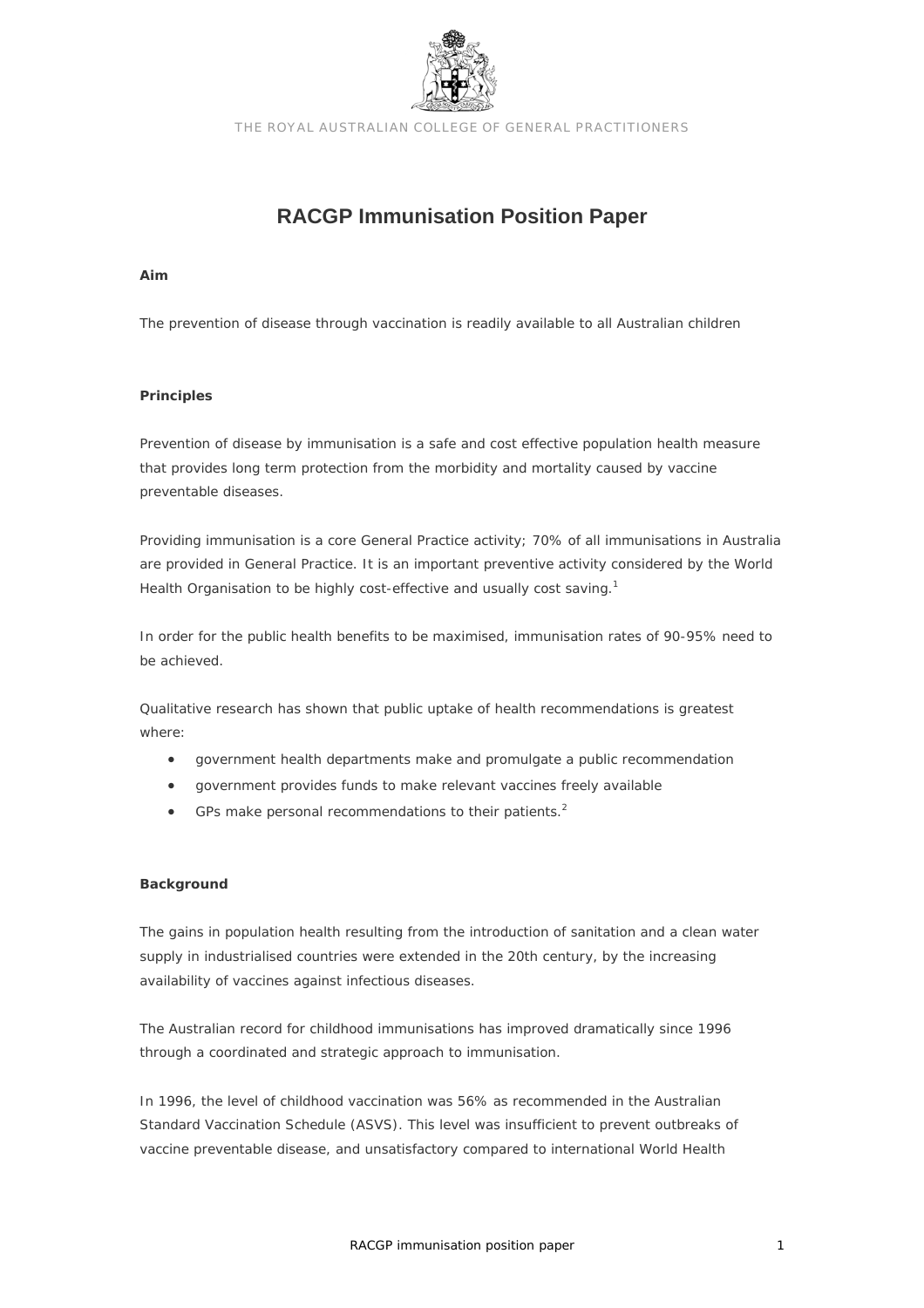Organisation (WHO) standards. The 2003 level stands at more than 90% of one-year-old children fully vaccinated, and more than 82% of six-year-olds are fully vaccinated. (ACIR data).

Some 97% of all Australians support immunisation and see it as a health benefit.<sup>3</sup>

These improvements were made by a combination of strategies instituted from January 1996, which included the setting up of national databases that register all ASVS childhood immunisations given before the child turns seven years old, and provide information that can then be used to generate reminders of due and overdue vaccinations at practice level. These databases are the Australian Childhood Immunisation Register (ACIR) and the Queensland Vaccination Information and Vaccine Administration System (VIVAS).

The General Practice Immunisation Incentive scheme (GPII) uses ACIR data to generate service incentive and outcome payments, as well as ACIR notification reporting fees to GPs.

Parents were also given financial incentives to have their children fully immunised via increased maternity allowance payments and child-care subsidies.

GPs were encouraged to bulk-bill services that provided childhood immunisations, particularly to those patients on health care cards and pensioners.

These national immunisation strategies recognised GPs' essential role in improving vaccination rates, and their need for ready access to free vaccines and current immunisation-related information.

All vaccines recommended on ASVS from 1996 to mid-2003 were essentially fully funded by the federal health department. In September 2003 provision of some recommended vaccines has been restricted to limited and specified population groups, such as the ATSI population and children with pre-disposing conditions. Most parents, however, will be required to pay for some recommended vaccines.

Efficient, reliable information systems at practice, state and national levels facilitate systematic and complete vaccination of all Australian children from birth to six years of age.

# **Position of the RACGP**

#### At the strategic level, the RACGP:

- Supports the systematic and effective immunisation of all children and adults against vaccine preventable diseases as recommended by the NHMRC Australia
- Considers that the RACGP, ADGP, ACRRM, AMA and the government must work together to ensure that immunisation programs have full funding to enable equity of access to health provision and immunisation for all. All peak agencies should recognise and support the essential role played by general practice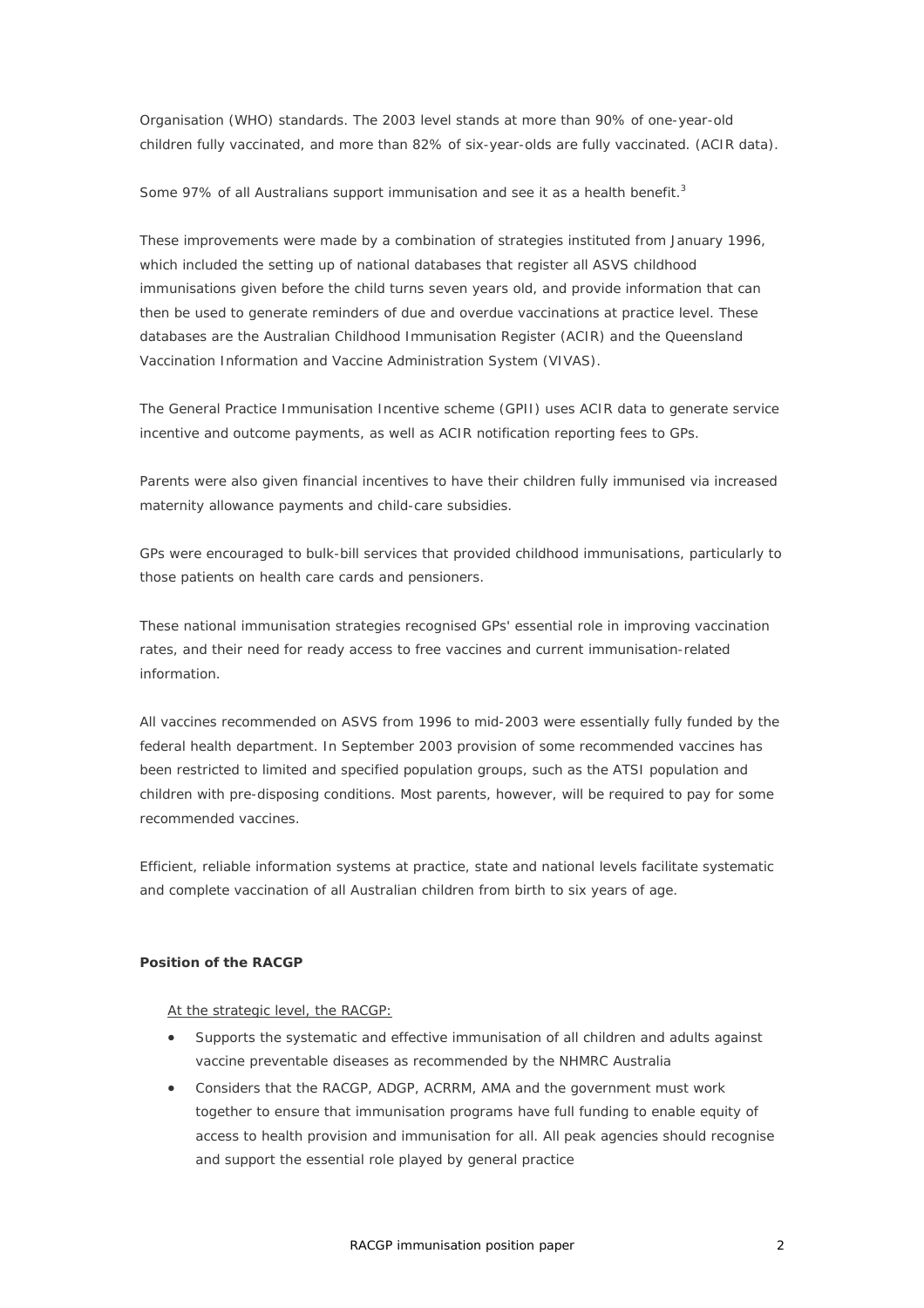- Recognises Australia has achieved great advances in the prevention of vaccine preventable diseases by funding systemic approach to increasing immunisation rates
- Wishes to cooperate and collaborate with Divisions of General Practice and other immunisation providing organisations in order to improve immunisation services
- Supports certification of vaccination status for school and childcare entry as of public health benefit.

# In relation to financing an effective immunisation model, the RACGP:

- Supports the government funding of all vaccinations recommended for Australian children by the National Health and Medical Research Council (NHMRC) on the basis of high quality evidence of their health benefit, thus removing barriers to achieving best practice effective immunisation:
	- Supports the continuation of GPII
	- Supports continuation of financial incentives for parents who have their children fully immunised.
- Recommends changes to the Medical Benefits Schedule to allow fee for service payment for immunisations as a procedural item, removing financial disincentive when provided by practice nurses, facilitating more GPs to employ practice nurses.

## In relation to standards for an effective immunisation model, the RACGP:

- Endorses the NHMRC Australian Immunisation Handbook, and the Standards for Childhood Immunisation as guidelines
- Endorses the operation of ACIR and VIVAS and would like to see both extended to a "whole of life" approach
- Has incorporated evidence of immunisation records as a performance indicator of provision of opportunistic preventive care into the Entry Standards for General Practice (Standard  $1.6.3$ ). $<sup>4</sup>$ </sup>

#### In relation to implementing an effective immunisation model, the RACGP:

- Supports the role of practice nurses in immunisation and acknowledges the benefits and advantages of using accredited practice nurses to provide immunisations in General Practice
- Recognises that practice nurses have a professional role to play in improving service delivery and the quality of heath care immunisation programs in the general practice setting
- Recognises that Divisions of General Practice have an important role in education and quality assurance in relation to immunisation and in helping GPs establish practice systems which promote immunisation
- Encourages medical software suppliers to include information about vaccinations in printable format
- Believes immunisation publications such as the immunisation handbook and myths and realities of immunisation are essential resources for GPs.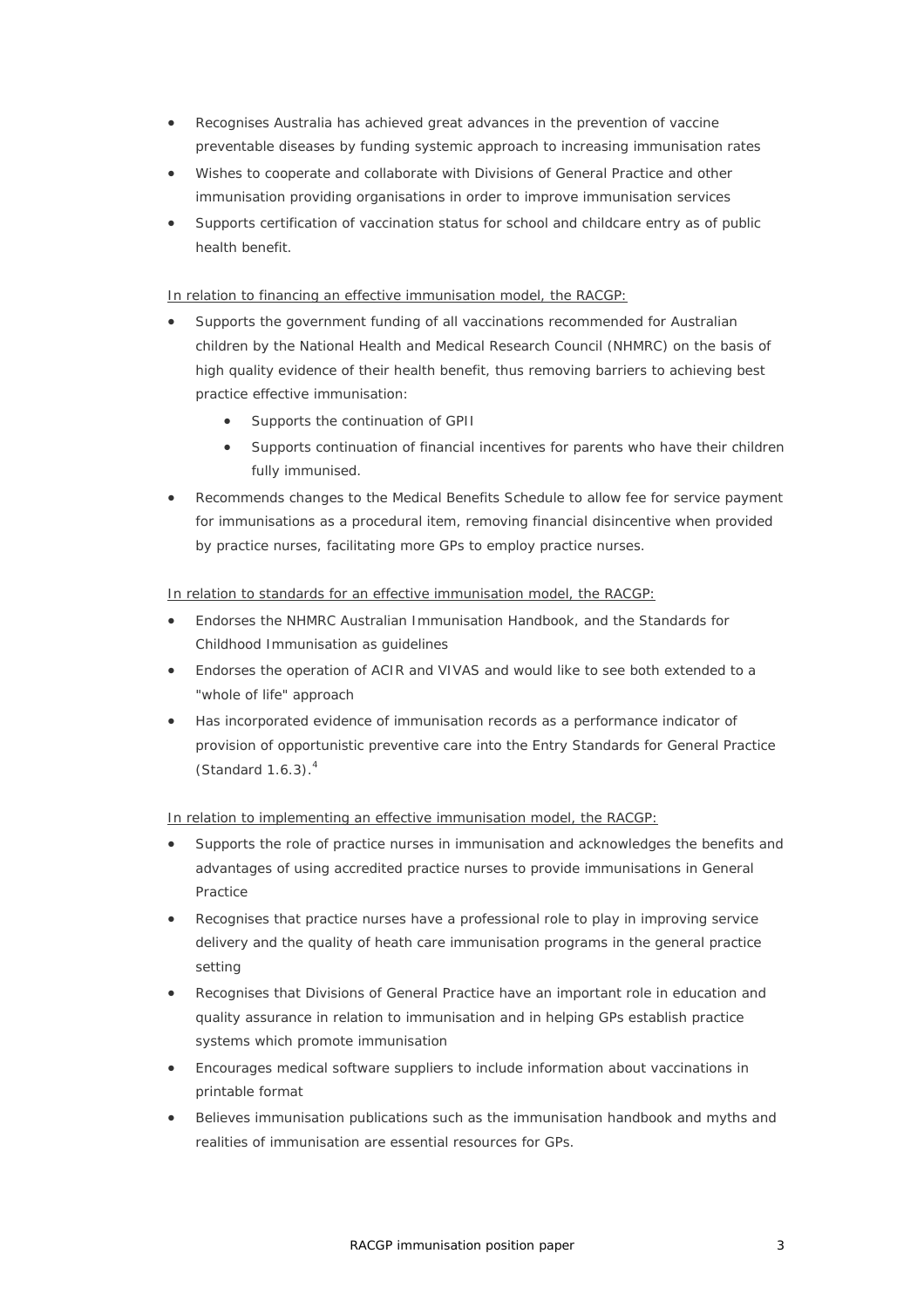#### The RACGP:

- Does not support compulsory vaccination measures
- Notes that homeopathic "immunisation" is not effective and cannot be supported.

# **Recommended Role for Individual GPs**

GPs have a responsibility to advise each patient about the benefits and risks of those vaccinations that are indicated for each patient, based on current knowledge of best practice. GPs need support and assistance to deal with, and counter, the anti-immunisation lobby. Any GP who does not support immunisation has a responsibility to inform patients of their position and to provide a referral.

GPs should be familiar with and immunise in accordance with the latest edition of the NHMRC Australian Immunisation Handbook. GPs should be aware that the technique of split-dosing vaccines or mixing vaccines in the same syringe for administration, or using non-recommended vaccination sites cannot be supported.

GPs should monitor the immunisation status of their patients by means of immunisation records and reminder systems. Computerised practice systems facilitate such monitoring.

GPs should promptly notify appropriate childhood immunisations to the ACIR or VIVAS.

GPs should promptly notify cases of notifiable disease to appropriate state and territory health departments.

GPs should promptly notify significant adverse events following immunisation to appropriate state and territory health departments and Adverse Drug Reaction Australian Committee (ADRAC)

GPs must maintain the effectiveness of the vaccines used by continuing to monitor the "cold chain" management of their offices. The best vaccine storage temperature is 5 degrees C plus or minus 3 degrees.

# **Strategies**

The RACGP will use its National Standing Committee structure and authorised representatives to contribute to and monitor:

- the national immunisation strategy
- ACIR, GPII and the degree to which they are user friendly
- outcomes of the national strategy, including the role of GPs, in achieving targets set.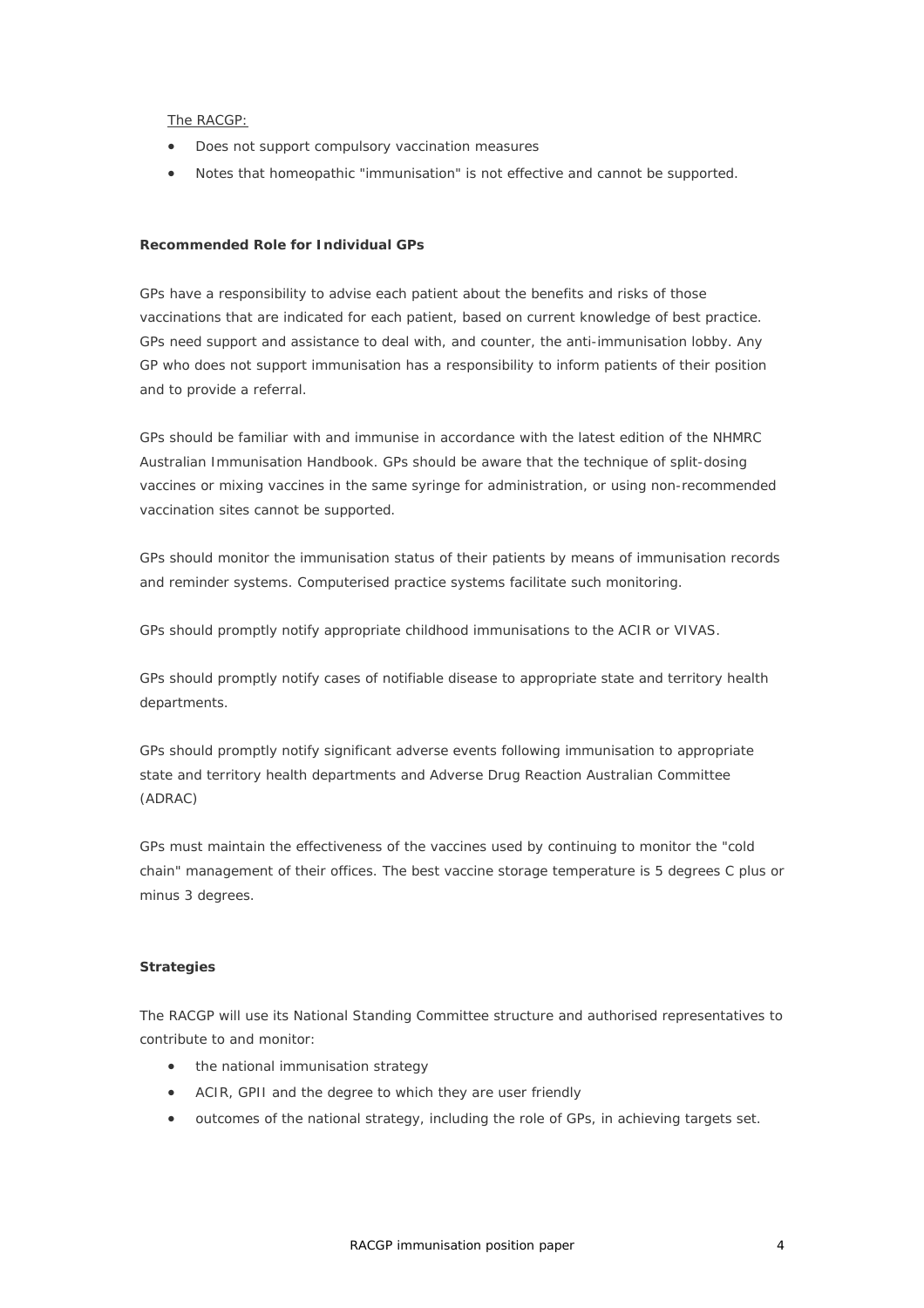The RACGP will use its authorised representatives to cooperate and collaborate with the Divisions of General Practice, as both organisations provide complementary roles in the national immunisation strategy.

The RACGP will provide feedback to members and to the Federal government.

The RACGP will participate in the production and distribution of educational information for GPs and consumers.

1. Hinman AR. Economic aspects of vaccines and immunizations. C R Acad Sci III 1999;322:989-94.

2. Pareek M, Pattison HM. The two-dose measles, mumps, and rubella (MMR) immunisation schedule: factors affecting maternal intention to vaccinate. Br J Gen Pract 2000; 50: 969-71.. Forrest JM, Burgess MA, McIntyre PB. Factors influencing vaccination uptake. Workshop report. Current Australian research on the behavioural, social and demographic factors influencing immunisation, Royal Alexandra Hospital for Children, Sydney, March 1998. Commun Dis Intell 2000;24:51-3. Bartlett MJ, Burgess MA, McIntyre PB, Heath TC. Parent and general practitioner preferences for infant immunisation. Reactogenicity or multiple injections? Aust Fam Physician 1999;28 Suppl 1:S22-7.

3. Hull B, Lawrence G, MacIntyre RC and McIntyre P (2002) Immunisation coverage: Australia 2001. Canberra, DoHA.

4. The Royal Australian College of General Practitioners 2000 Entry Standards for General Practitioners 2nd ed.RACGP, South Melbourne

#### **References**

Bartlett MJ, Burgess MA, McIntyre PB, Heath TC. Parent and general practitioner preferences for infant immunisation. Reactogenicity or multiple injections? Aust Fam Physician 1999;28 Suppl 1:S22-7.

Forrest JM, Burgess MA, McIntyre PB. Factors influencing vaccination uptake. Workshop report. Current Australian research on the behavioural, social and demographic factors influencing immunisation, Royal Alexandra Hospital for Children, Sydney, March 1998. Commun Dis Intell 2000;24:51-3.

Hinman AR. Economic aspects of vaccines and immunizations. C R Acad Sci III 1999;322:989- 94.

Pareek M, Pattison HM. The two-dose measles, mumps, and rubella (MMR) immunisation schedule: factors affecting maternal intention to vaccinate. Br J Gen Pract 2000;50:969-71.

The Royal Australian College of General Practitioners 2000 Entry Standards for General Practitioners 2nd ed. RACGP, South Melbourne